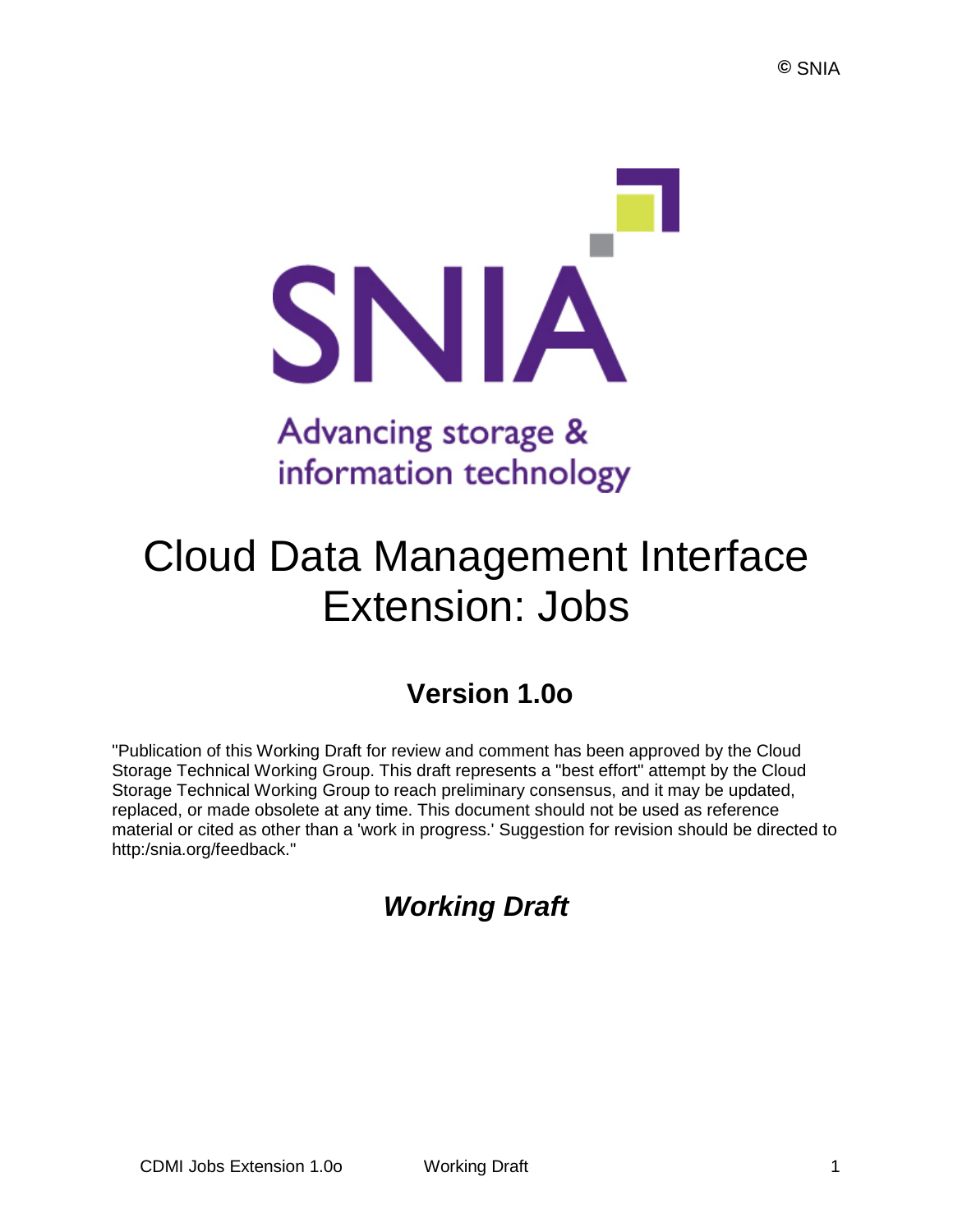# **Revision History**

| <b>Date</b> | <b>Version</b>               | <b>By</b>                                                                                                           | <b>Comments</b>                                                                                                                                             |
|-------------|------------------------------|---------------------------------------------------------------------------------------------------------------------|-------------------------------------------------------------------------------------------------------------------------------------------------------------|
| 2011-12-09  | $1.0a -$<br>1.0 <sub>c</sub> | Hitachi Data<br>Systems: David<br>Hartman, Andrew<br>Glass, Shantanu<br>Sinha, Siamak<br>Roshan, and<br>Kathy Wells | Initial Creation of proposed extension and revisions as<br>discussed at face-to-face meetings during 2011.                                                  |
| 2011-12-17  | 1.0 <sub>d</sub>             | David Slik                                                                                                          | Updates to include standard SNIA front matter, minor<br>edits to proposed extension as discussed at last face-to-<br>face.                                  |
| 2011-12-22  | 1.0e                         | David Hartman                                                                                                       | Clarification mechanisms to locate jobs and job<br>containers.                                                                                              |
| 2012-01-04  | 1.0f                         | Marie McMinn                                                                                                        | <b>Technical edit</b>                                                                                                                                       |
| 2012-01-18  | 1.0 <sub>g</sub>             | David Hartman                                                                                                       | Moved the URI for the job from the response body to the<br>HTTP header for the response.                                                                    |
| 2012-01-19  | 1.0 <sub>h</sub>             | David Hartman                                                                                                       | Reworded section for inclusion of the job URI in the<br>HTTP response header.                                                                               |
| 2012-01-19  | 1.0i                         | Marie McMinn                                                                                                        | Made a few editorial changes.                                                                                                                               |
| 2012-01-25  | 1.0j                         | David Hartman                                                                                                       | Incorporated changes to the capabilities tags as<br>discussed in the 2012-01-24 CDMI TWG meeting.<br>Changes include a new chapter for CDMI job containers. |
| 2012-01-26  | 1.0k                         | Marie McMinn                                                                                                        | Edited the new text.                                                                                                                                        |
| 2012-01-26  | 1.01                         | David Hartman                                                                                                       | Numerous changes to wording and edits to the example<br>for creating a CDMI jobs container. Changes were made<br>to the job container actions.              |
| 2012-01-26  | 1.0 <sub>m</sub>             | Marie McMinn                                                                                                        | Reviewed last additions. Several small edits, but<br>changed "must" to "shall" twice in last table.                                                         |
| 2012-02-06  | 1.0n                         | David Slik                                                                                                          | Updates to clarify capabilities for job containers.                                                                                                         |
| 2012-02-09  | 1.0 <sub>o</sub>             | Marie McMinn                                                                                                        | Edited new text.                                                                                                                                            |

The SNIA hereby grants permission for individuals to use this document for personal use only, and for corporations and other business entities to use this document for internal use only (including internal copying, distribution, and display) provided that:

- Any text, diagram, chart, table, or definition reproduced shall be reproduced in its entirety with no alteration, and,
- Any document, printed or electronic, in which material from this document (or any portion hereof) is reproduced shall acknowledge the SNIA copyright on that material, and shall credit the SNIA for granting permission for its reuse.

Other than as explicitly provided above, you may not make any commercial use of this document, sell any excerpt or this entire document, or distribute this document to third parties. All rights not explicitly granted are expressly reserved to SNIA.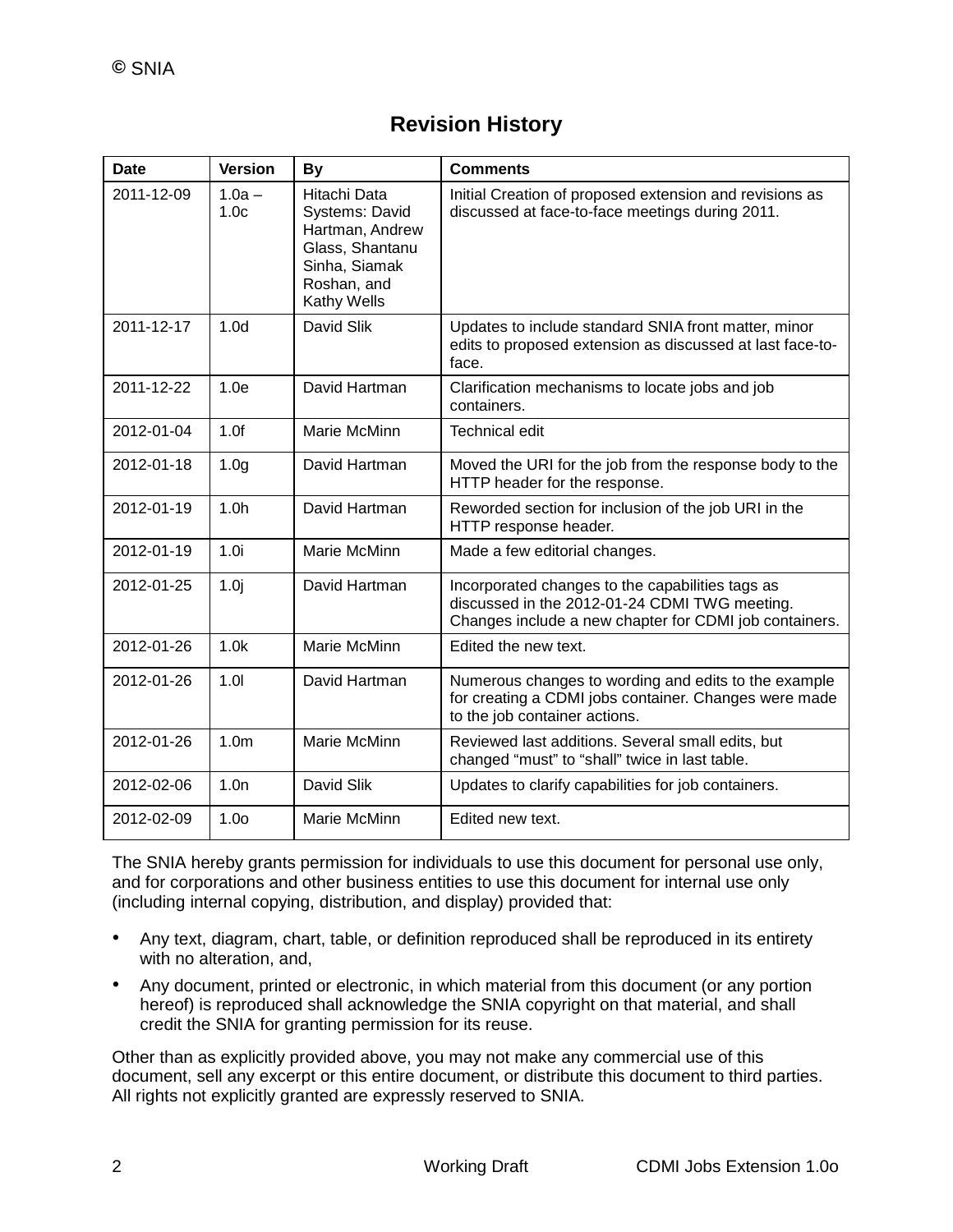Permission to use this document for purposes other than those enumerated above may be requested by e-mailing tcmd@snia.org. Please include the identity of the requesting individual and/or company and a brief description of the purpose, nature, and scope of the requested use.

Copyright © 2012 Storage Networking Industry Association.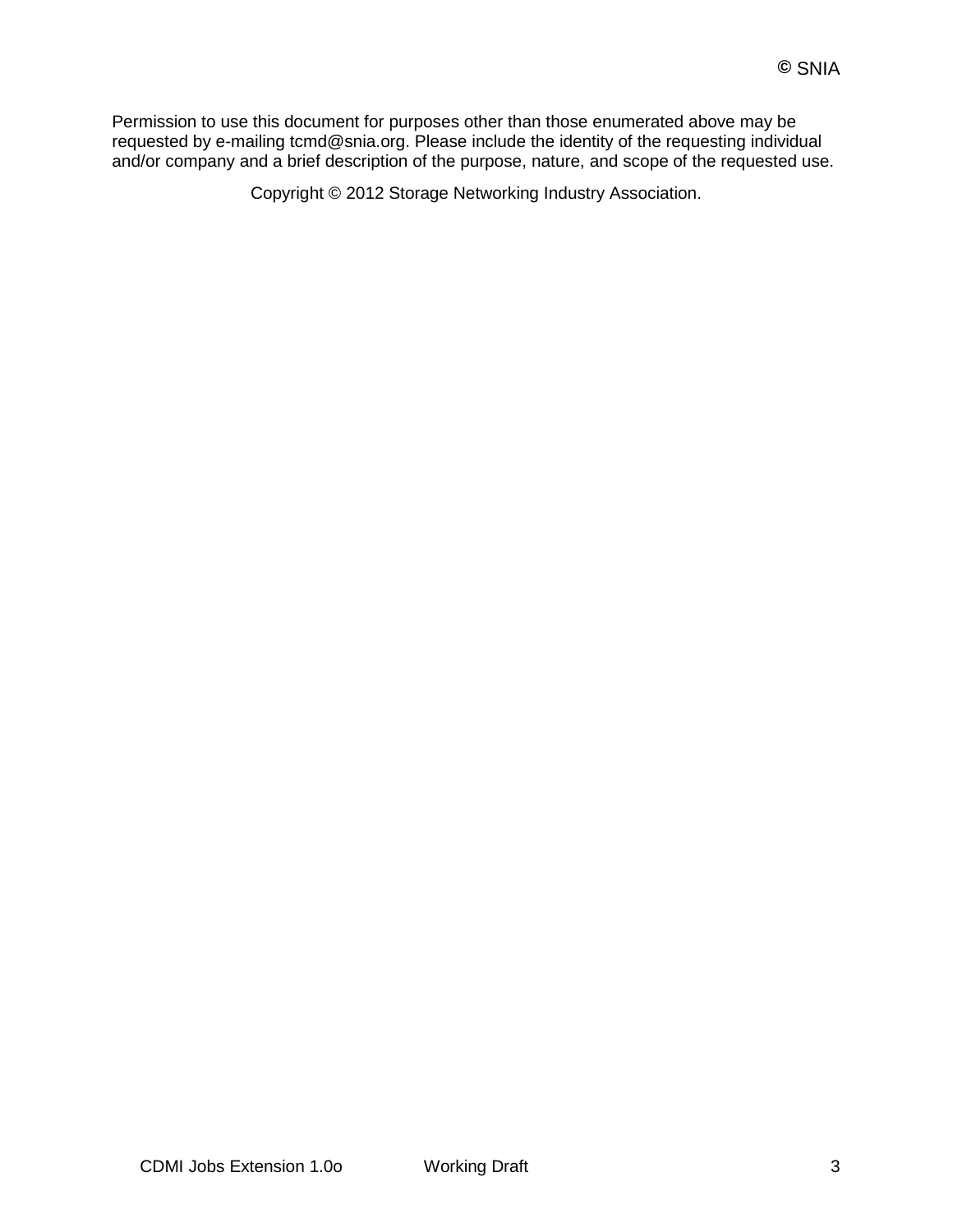# **Jobs Extension**

# **Overview**

Some CDMI systems allow jobs (such as deletion, changing metadata, scanning for viruses, etc.) to be performed against CDMI objects. In such a system, multiple jobs may be performed simultaneously against the same object or may be performed against multiple objects. In these systems, the client needs be able to track the status of a job separately from the objects on which the jobs act. Jobs can also be batched, and a method is needed to track the status for the batch job independently of individual jobs that comprise the batch job.

This extension proposes a new type of data object to handle these requirements. The job data object (extended in a similar manner as a query queue object) can be used to define, perform, and track job status independently from the objects on which the job is acting.

# **Modifications to the CDMI 1.0.1 spec:**

### **1) Insert into Clause "3 Terms"**

### **3.11**

#### **job**

a data object that manages one or more job actions that can be performed against one or more CDMI objects (job targets)

# **3.12**

#### **job action**

a specific change in state performed on a per CDMI object basis as a consequence of a job being run against a CDMI object

**Note**: Examples include deletion, metadata changes, thumbnail creation, etc.

# **3.13**

#### **job container**

a CDMI container object that is capable of storing CDMI job objects

#### **3.14**

#### **job state**

a value used to control the runtime state of a job

**Note**: Examples include start, stop, and cancel.

#### **3.15**

#### **job target**

the CDMI object or objects against which a job performs actions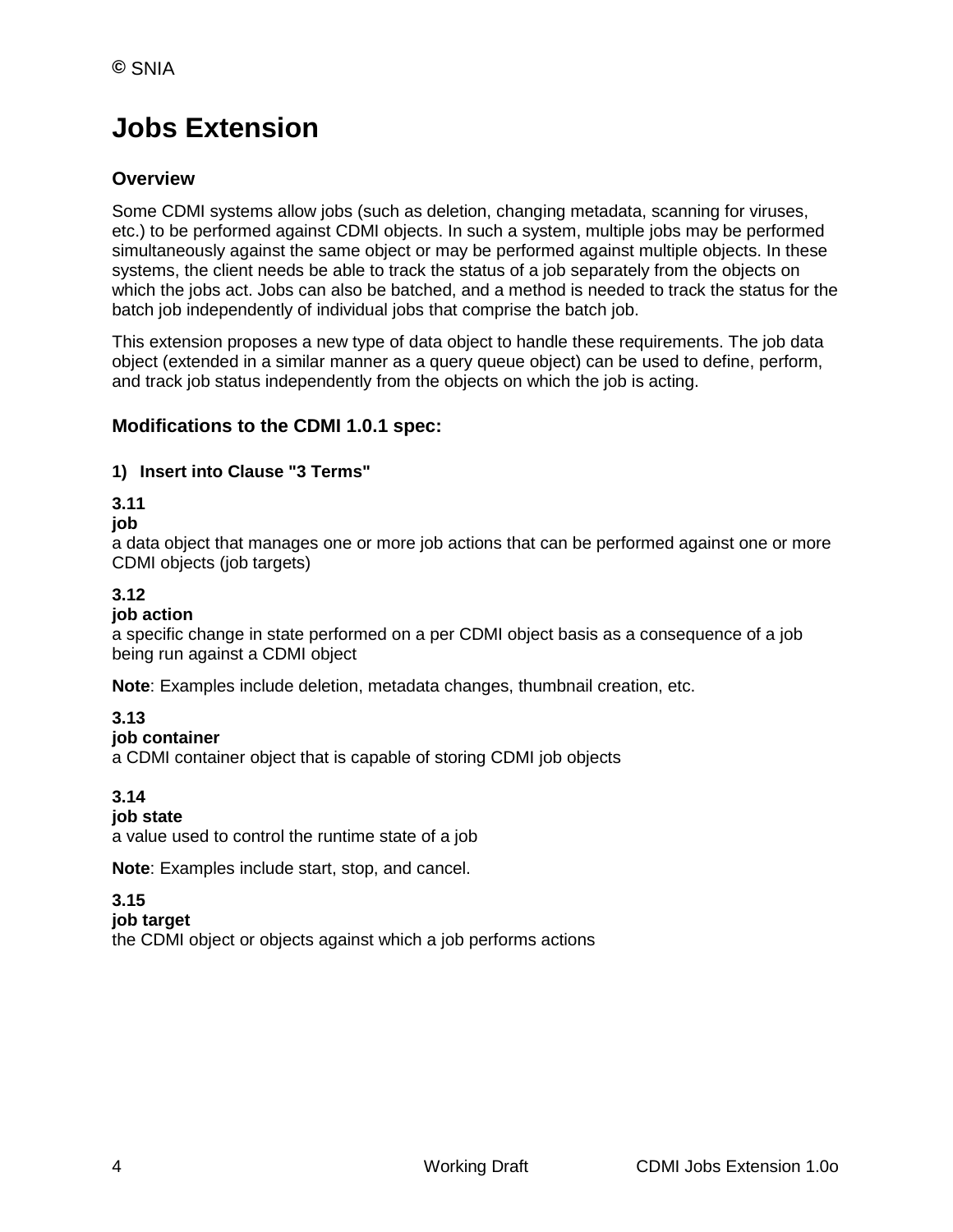#### **2) Insert into Clause "12.1.1 Cloud Storage System-Wide Capabilities", Table "Table 102 - System-Wide Capabilities"**

| <b>Capability Name</b>     | Type               | <b>Definition</b>                                                                                                          |
|----------------------------|--------------------|----------------------------------------------------------------------------------------------------------------------------|
| cdmi_jobs                  | <b>JSON String</b> | If present and "true", this capability indicates that the<br>cloud storage system supports job data objects.               |
| cdmi_jobs_global_container | <b>JSON String</b> | If present, this capability contains the URI for the<br>container for all job data objects in the cloud storage<br>system. |

#### **3) Insert into Clause "12.1.3 Data System Metadata Capabilities", Table "Table 104 - Capabilities for Data System Metadata"**

| <b>Capability Name</b>     | Type                                    | <b>Definition</b>                                                                                                                                      |
|----------------------------|-----------------------------------------|--------------------------------------------------------------------------------------------------------------------------------------------------------|
| cdmi_job_container_actions | <b>JSON Array</b><br>of JSON<br>Strings | If present, this capability shall list the job action strings<br>that can be requested for child job data objects created<br>within a given container. |

#### **4) Insert into Clause "12.1.4 Data Object Capabilities", Table "Table 105 - Capabilities for Data Objects"**

| <b>Capability Name</b> | Type                                    | <b>Definition</b>                                                                                  |
|------------------------|-----------------------------------------|----------------------------------------------------------------------------------------------------|
| cdmi_job_states        | <b>JSON Array</b><br>of JSON<br>Strings | If present, this capability shall list the job state strings that<br>can be specified by a client. |

#### **5) Insert into Clause "12.1.5 Container Capabilities", Table "Table 106 - Capabilities for Containers"**

| <b>Capability Name</b>                           | Type                                           | <b>Definition</b>                                                                                                                                                                     |
|--------------------------------------------------|------------------------------------------------|---------------------------------------------------------------------------------------------------------------------------------------------------------------------------------------|
| cdmi_create_job_container                        | <b>JSON Array</b><br>of JSON<br><b>Strings</b> | If present, this capability indicates that the container allows<br>the creation of job container objects and shall list the job<br>action strings supported for child job containers. |
| <b>JSON String</b><br>cdmi_create_job_dataobject |                                                | If present and "true", this capability indicates that the<br>container allows the creation of job data objects.                                                                       |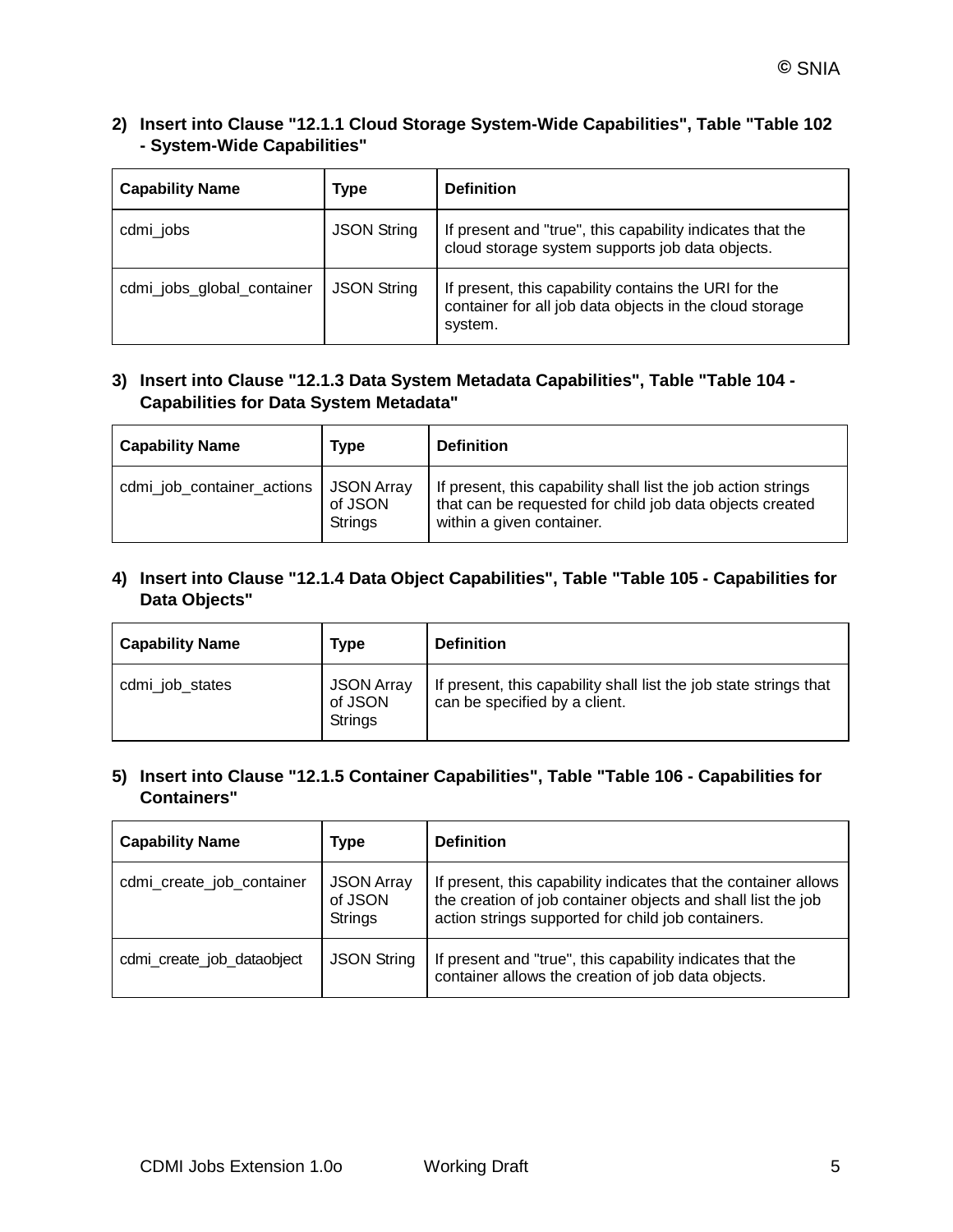**6) Insert into Clause "16.4 Support for Data System Metadata", Table "Table 118 - Data System Metadata"**

| <b>Metadata Name</b>           | <b>Type</b>                                              | <b>Description</b>                                                                                                                                                                                                                                                                                                                            | <b>Requirement</b> |
|--------------------------------|----------------------------------------------------------|-----------------------------------------------------------------------------------------------------------------------------------------------------------------------------------------------------------------------------------------------------------------------------------------------------------------------------------------------|--------------------|
| cdmi_job_container_acti<br>ons | <b>JSON</b><br>Array of<br><b>JSON</b><br><b>Strings</b> | Contains a list of requested job actions to be<br>permitted for job data objects created in the<br>container. The job action strings that can be<br>requested are indicated in the<br>"cdmi_job_container_actions" capability of the<br>parent container.<br>If all supported actions are to be requested, the<br>string "ALL" shall be used. | Optional           |

#### **7) Insert into Clause "16.5 Support for Provided Data System Metadata", Table "Table 119 - Provided Values of Data Systems Metadata Items"**

| Metadata Name                           | Type                                                     | <b>Description</b>                                                                                  | Requirement |
|-----------------------------------------|----------------------------------------------------------|-----------------------------------------------------------------------------------------------------|-------------|
| cdmi_job_container_acti<br>ons_provided | <b>JSON</b><br>Array of<br><b>JSON</b><br><b>Strings</b> | Contains a list of job actions that are permitted<br>for job data objects created in the container. | Optional    |

#### **8) Insert new Clause after 22 - "Query Queues":**

# **23 Job Data Objects**

#### **23.1 Job Management**

A cloud storage system may optionally implement job management functionality. Job implementation is indicated by the presence of the cloud storage system-wide capabilities for jobs and requires support for CDMI $\text{TM}$  data objects.

Jobs allow arbitrary system-defined actions (such as deletion, metadata changes, thumbnail creation, virus scanning, etc.) to be performed against one or more stored CDMI objects. In addition, multiple jobs may perform actions against a single CDMI object. By creating a welldefined "job" object, clients can define jobs, specify which action is to be performed, specify which objects the action is to be performed against, monitor the status, and control the operation of the job in an interoperable and extensible manner.

In addition, multiple jobs may be batched together to apply actions sequentially for each target CDMI object. Such a batch job may affect multiple objects, and each job may progress at a different rate. The client cares about the overall status of its job, not the status on each object that the job affects. Tracking the job completion status in the completionStatus and percentComplete fields of the data object as described in Section 8.2 is not adequate for such systems.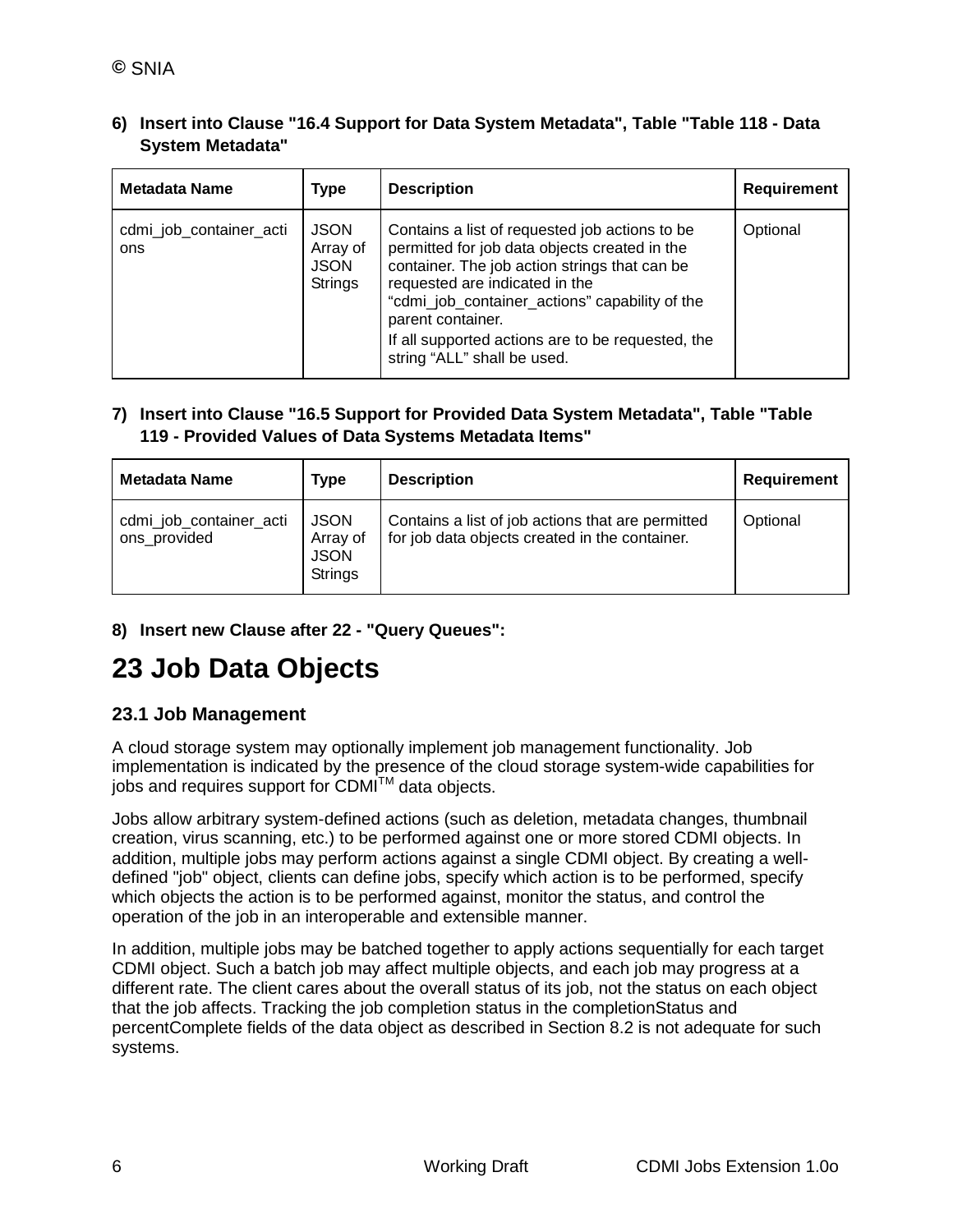These problems are solved by tracking the job status in a separate CDMI job data object. The job data object provides access to the completion status and percent complete of the job itself, along with other information required to define, monitor, and control the job.

Jobs may be stored in container objects or may exist as standalone data objects with no parent container.

Cloud storage systems should consider implementing support for job data objects when the system supports the following types of client-controlled activities:

- Server-side transformative operations: If the system allows a client to request that an operation be performed against a CDMI data object, the user should initiate and manage the operation through the jobs interface.
- Batch jobs: When running batch jobs that include multiple individual actions, the user needs to track the status for the jobs as the aggregate of the independent tasks.
- Multi-threading: If multiple jobs can be performed on the same object simultaneously, the user needs to track the status of each job independently.
- Long-running jobs: If jobs are run continuously, the user needs to be able to monitor and control the job.

#### **23.2 Job Creation**

When a client wishes to create a job data object, it may first check if the system is capable of providing job functionality by checking for the presence of the "cdmi\_jobs" capability in the root container capabilities. If this capability is not present, creating a job data object shall be successful, but no job action shall be performed.

Jobs may be created by CDMI clients and from CDMI internal processes.

Examples of jobs created by CDMI clients may include

- deleting data,
- updating metadata, and
- serialization.

CDMI clients may create jobs through a variety of methods. The user may perform an HTTP operation such as a PUT or POST on a specific object in the cloud. The management framework may intercept and process the requests as an asynchronous job. The system shall create a job in a job container and return an HTTP response code of 202 Accepted. The URI for the job shall be included in an HTTP response header field named "X-CDMI-Job".

A client may directly create a job through a POST or a PUT of a new job data object. The semantics for this are the same as other data objects. The container that accepts the job must have the "cdmi\_job\_dataobject" capability. The job-specific metadata shall be included in the request and response messages.

Examples of jobs created from internal system processes may include

- data migration,
- virus scans,
- search indexing, and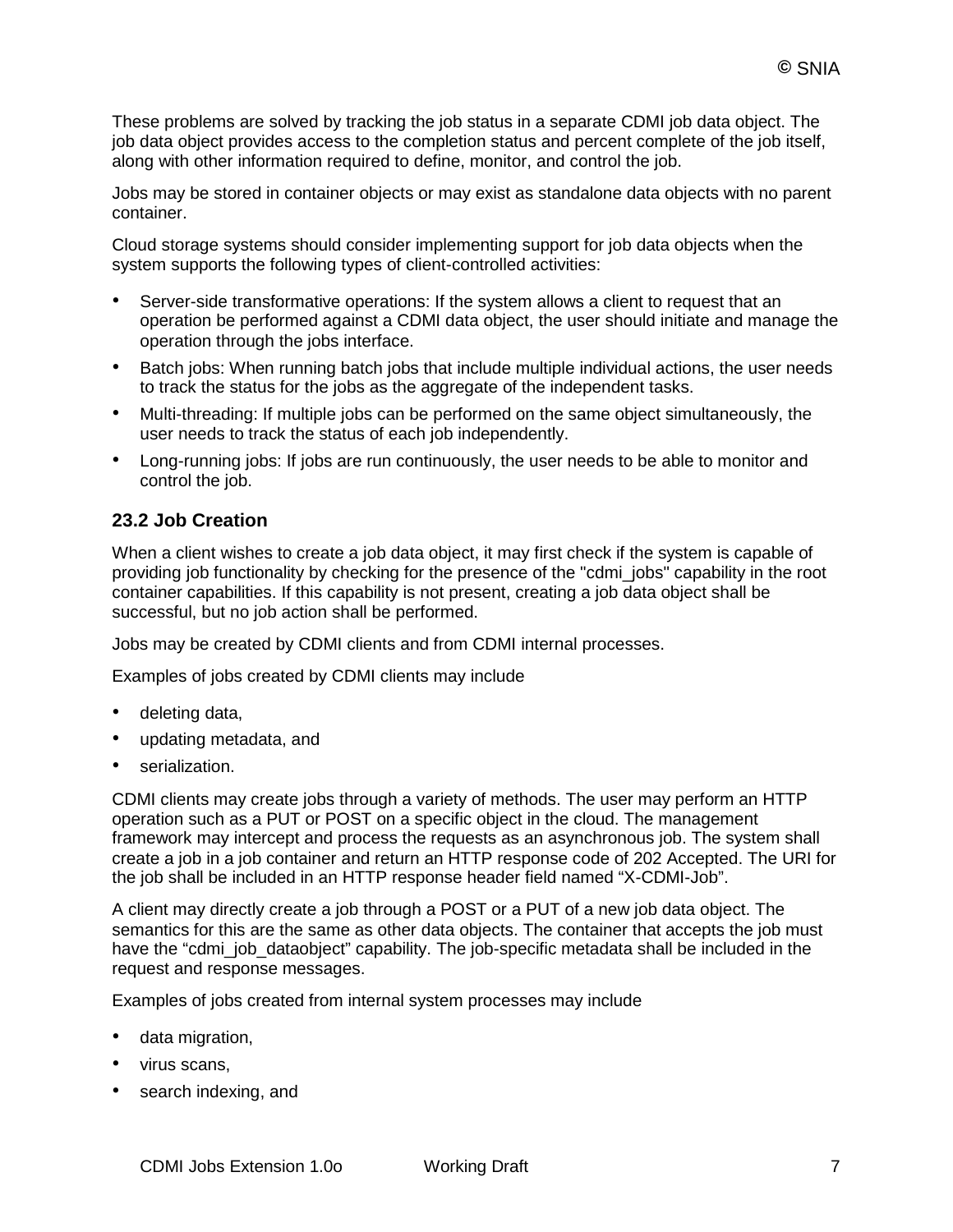• periodic backups.

Although a user does not directly initiate these jobs, they can be exposed to the user since these jobs affect data in the system and consume system resources. Jobs that the system creates are created in a job container. To get a list of system-created jobs, clients can query the children of the container.

#### **23.2 Required Metadata for a Job Data Object**

When a client creates a job data object, the metadata described in Table 127 shall be provided. Attempts to change metadata in this table shall result in an HTTP status code of 403 Forbidden. After a job data object has been created, the metadata items in this table cannot be changed, except for cdmi\_job\_state and cdmi\_job\_action". The metadata item, cdmi\_job\_action, can only be removed, indicating to the system that the job data object shall no longer manage jobs; instead, it shall be treated as a regular CDMI data object.

| <b>Metadata Name</b>   | <b>Type</b>                               | <b>Description</b>                                                                                                                                                                                                                                                                                                                                                                                                                                                                                                                                                                                   | Requirement |
|------------------------|-------------------------------------------|------------------------------------------------------------------------------------------------------------------------------------------------------------------------------------------------------------------------------------------------------------------------------------------------------------------------------------------------------------------------------------------------------------------------------------------------------------------------------------------------------------------------------------------------------------------------------------------------------|-------------|
| cdmi_job_action        | <b>JSON</b><br>String                     | A system-defined identifier that indicates what<br>action should be performed against each CDMI<br>object that the job targets.<br>Job actions defined as part of the CDMI<br>specification (see FIXME) begin with the prefix<br>"cdmi_job_action_". Job actions defined by<br>vendors should begin with a reverse DNS<br>notation such as "org.snia." to prevent<br>namespace conflicts.<br>Only job actions specified in the data system<br>metadata items listed in<br>cdmi_job_container_actions_provided of the<br>parent container of the job data object are<br>considered supported actions. | Mandatory   |
| cdmi_job_action_params | <b>JSON</b><br>Object<br>or JSON<br>Array | Contains job action-specific parameters that<br>control how a job action behaves.<br>For example, a thumbnail action may take<br>parameters that indicate the height and width<br>and/or desired size, output format, etc.                                                                                                                                                                                                                                                                                                                                                                           | Optional    |

**Table 127 - Required Metadata for a Job Data Object**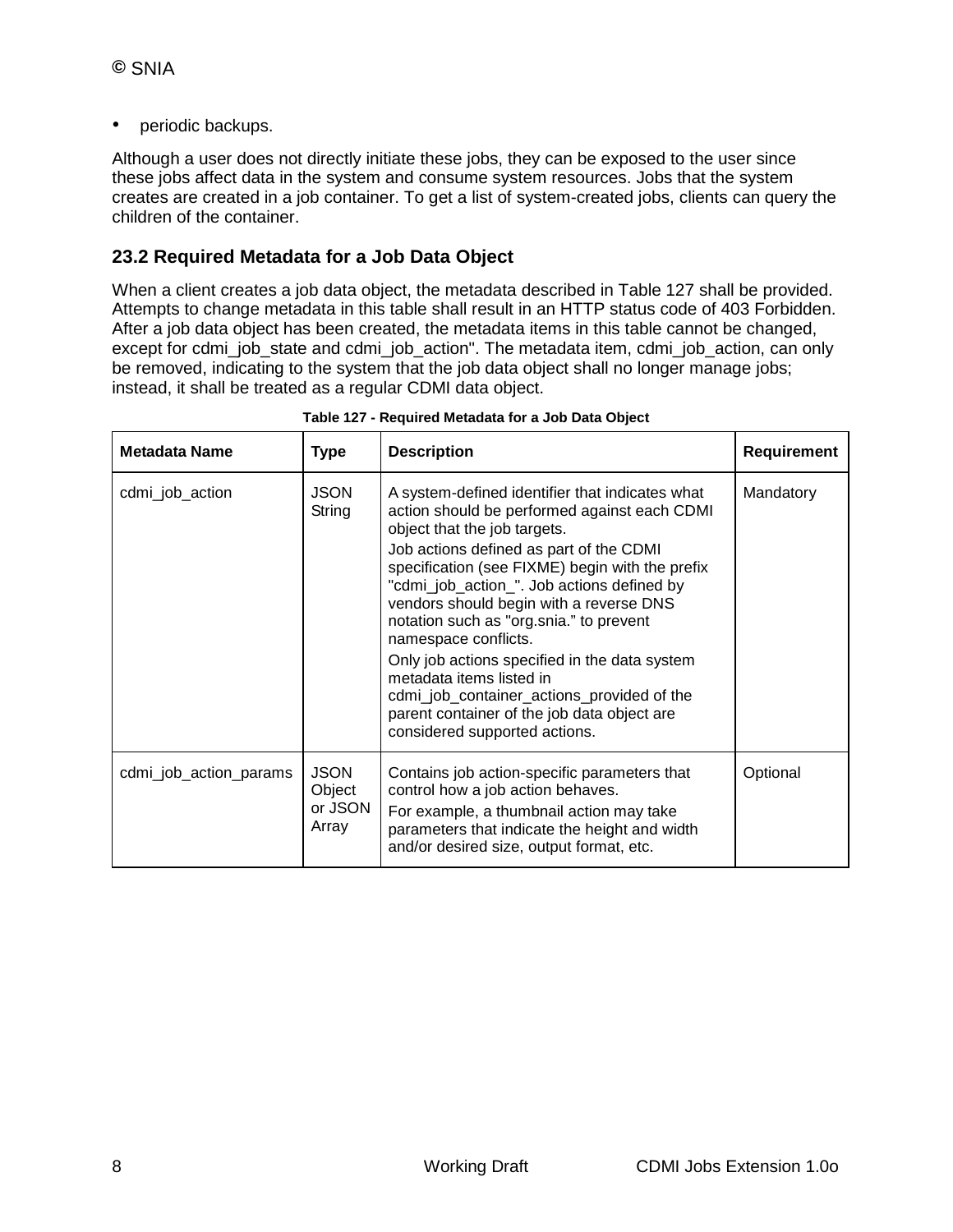| <b>Metadata Name</b>  | <b>Type</b>                                      | <b>Description</b>                                                                                                                                                                                                                                                                                                                                                                               | Requirement |
|-----------------------|--------------------------------------------------|--------------------------------------------------------------------------------------------------------------------------------------------------------------------------------------------------------------------------------------------------------------------------------------------------------------------------------------------------------------------------------------------------|-------------|
| cdmi_job_state        | <b>JSON</b><br>String                            | Controls the desired runtime state of the job.<br>Defined values are one of the following:                                                                                                                                                                                                                                                                                                       | Optional    |
|                       |                                                  | $\bullet$<br>"Start" indicates that the job should be<br>performed.                                                                                                                                                                                                                                                                                                                              |             |
|                       |                                                  | "Pause" indicates that the job should be<br>٠<br>temporarily stopped.                                                                                                                                                                                                                                                                                                                            |             |
|                       |                                                  | $\bullet$<br>"Cancel" indicates that the job should be<br>permanently stopped.                                                                                                                                                                                                                                                                                                                   |             |
|                       |                                                  | If this field is not present, a job state of "Running"<br>shall be used.                                                                                                                                                                                                                                                                                                                         |             |
|                       |                                                  | Only values specified in the "cdmi_job_states"<br>capability of the job data object are considered<br>valid states.                                                                                                                                                                                                                                                                              |             |
| cdmi_job_target       | <b>JSON</b><br>Array or<br><b>JSON</b><br>String | Indicates against which CDMI objects the job<br>action is performed.<br>Contains either an array of URIs to CDMI objects<br>against which the job action shall be performed<br>or a single URI to a CDMI queue. Each value<br>enqueued in the queue is a URI to a CDMI object<br>against which the job action shall be performed.<br>For details on how queues are used with jobs,<br>see FIXME. | Optional    |
| cdmi_job_results      | <b>JSON</b><br>String                            | Contains the URI to a CDMI queue that is used<br>to indicate the results of performing a job.<br>If present, the job shall enqueue a job-defined<br>result value of performing the action against<br>each job target.                                                                                                                                                                            | Optional    |
| cdmi_job_autodelete   | <b>JSON</b><br>String                            | Contains the length of time until the job data<br>object should be deleted, measured in seconds,<br>since the time the job status transitions to<br>"Complete", "Canceled", or "Error".<br>If this field is not present, the job shall not be<br>automatically deleted.                                                                                                                          | Optional    |
| cdmi_job_scheduleTime | <b>JSON</b><br>String                            | The earliest time that the job can run, specified in<br>ISO-8601 format (see 5.14). The job is<br>scheduled to run as soon as possible if this field<br>is omitted or if the time specified is earlier than<br>the current system time.                                                                                                                                                          | Optional    |

EXAMPLE 1 An example of the metadata associated with a job data object is as follows: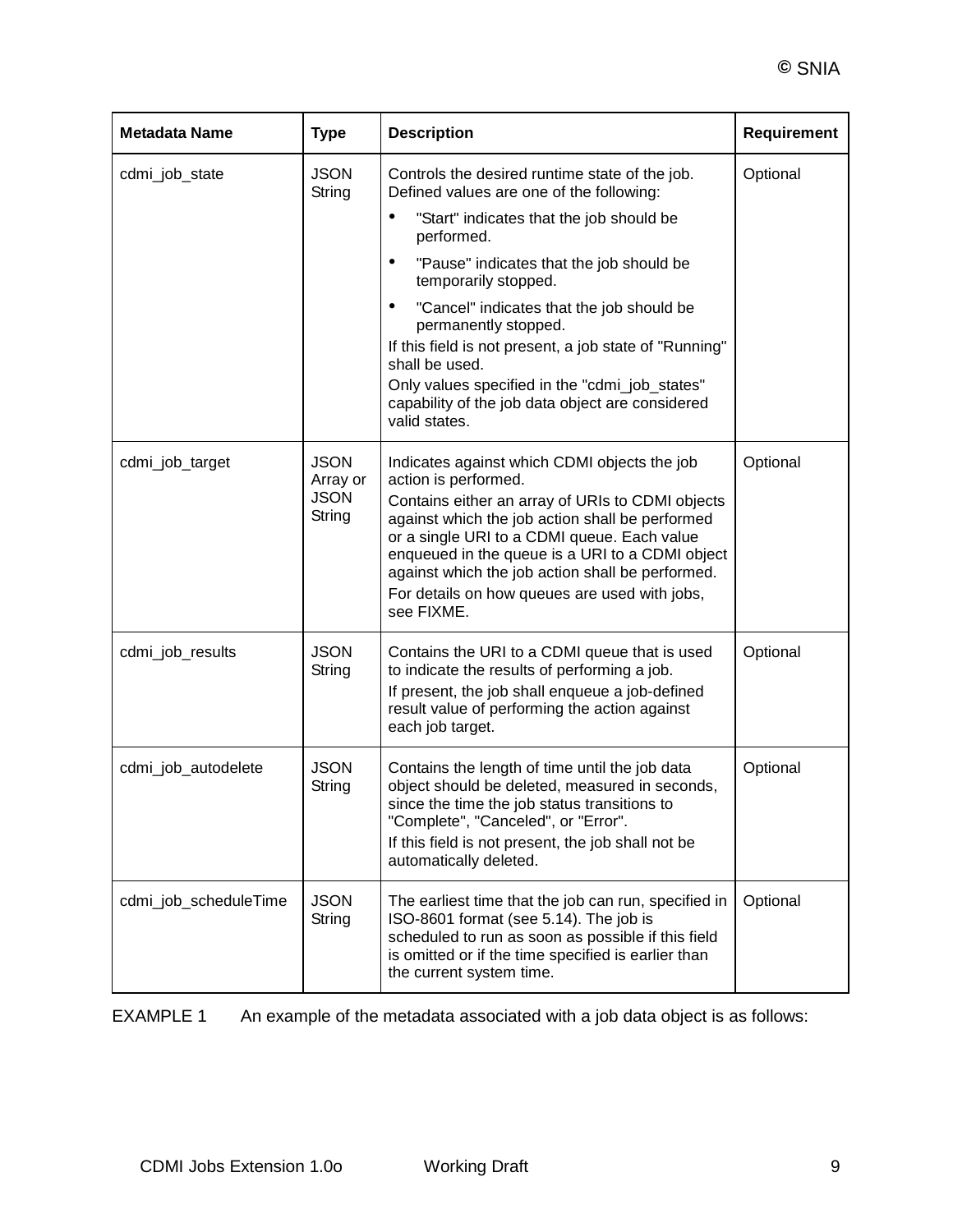```
{
    "metadata" : {
         "cdmi_job_action" : "cdmi_job_action_delete",
         "cdmi_job_target" : [
              "/cdmi_objectid/00007ED900100DA32EC94351F8970400",
              "/cdmi_objectid/00007ED90010F077F4EB1C99C87524CC",
              "/cdmi_objectid/00007ED90010512EB55A9304EAC5D4AA"
         ],
         "cdmi_job_autodelete" : "0"
    }
}
```
Jobs can be used in combination with query and notification queues to perform an action against each query result or notification result.

EXAMPLE 2 Combining jobs with query and notification queues is specified as follows:

```
{
    "metadata" : {
         "cdmi_job_action" : "cdmi_job_action_delete",
         "cdmi_job_target" : "/container/jobs/mp3_create_queue"
    }
}
```
### **23.3 Job Status Metadata**

Table 128 describes the system-created metadata that provides details on the status of the job.

| <b>Metadata Name</b> | <b>Type</b>           | <b>Description</b>                                                                                                                                  | <b>Requirement</b> |
|----------------------|-----------------------|-----------------------------------------------------------------------------------------------------------------------------------------------------|--------------------|
| cdmi_job_status      | <b>JSON</b><br>String | A string that indicates the status of the job using<br>one of the following values.                                                                 | Mandatory          |
|                      |                       | "Pending" indicates that the job object has<br>been created but has not yet started<br>running.                                                     |                    |
|                      |                       | "Processing" indicates that the job is acting<br>against the specified targets.                                                                     |                    |
|                      |                       | "Idle" indicates that the job has completed<br>acting against the specified targets and will<br>resume if additional targets are specified.         |                    |
|                      |                       | "Complete" indicates that the job has<br>completed acting against the specified<br>targets and will not resume.                                     |                    |
|                      |                       | "Canceled" indicates that the job was<br>٠<br>canceled before it acted against all of the<br>specified targets.                                     |                    |
|                      |                       | A string that begins with "Error" indicates<br>٠<br>that an error prevented the job from acting<br>against one or more of the specified<br>targets. |                    |

**Table 128 - Job Status Metadata**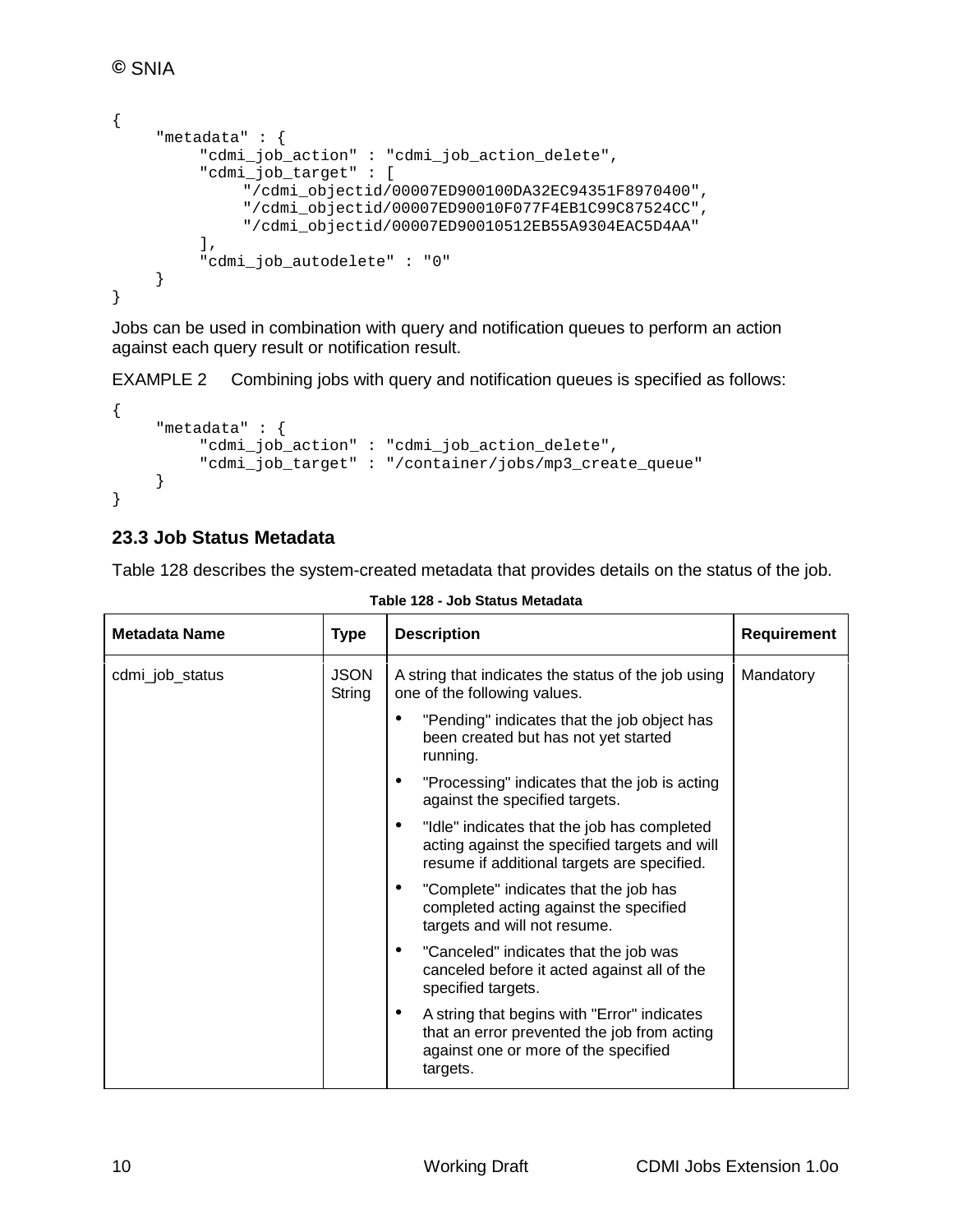| Metadata Name            | <b>Type</b>           | <b>Description</b>                                                                                                                                           | <b>Requirement</b> |
|--------------------------|-----------------------|--------------------------------------------------------------------------------------------------------------------------------------------------------------|--------------------|
| cdmi_job_detailedStatus  | <b>JSON</b><br>String | A message indicating what the job is currently<br>doing or indicating the details about the error if<br>it failed.                                           | Optional           |
| cdmi_job_percentComplete | <b>JSON</b><br>String | The value shall be an integer numeric value<br>from 0 through 100.                                                                                           | Optional           |
| cdmi_job_startTime       | <b>JSON</b><br>String | When present, this metadata item indicates the<br>time when the job started in ISO-8601 format<br>(see 5.14).                                                | Optional           |
| cdmi_job_endTime         | <b>JSON</b><br>String | When present, this metadata item indicates the<br>time when the job completed, was halted, or<br>went into an error status in ISO-8601 format<br>(see 5.14). | Optional           |

EXAMPLE An example of the job status metadata associated with a completed job data object is as follows:

```
{
     "metadata" : {
         "cdmi_job_status" : "Complete",
         "cdmi_job_percentComplete" : "100",
         "cdmi_job_startTime" : "2011-12-17T22:14:24.323452Z",
         "cdmi_job_endTime" : "2011-12-17T22:14:28.834753Z"
    }
}
```
# **23.4 Job Lifecycle**

[Figure 1](#page-11-0) shows the lifecycle of a job data object:



\* Denotes states that can be controlled through the cdmi\_job\_state parameter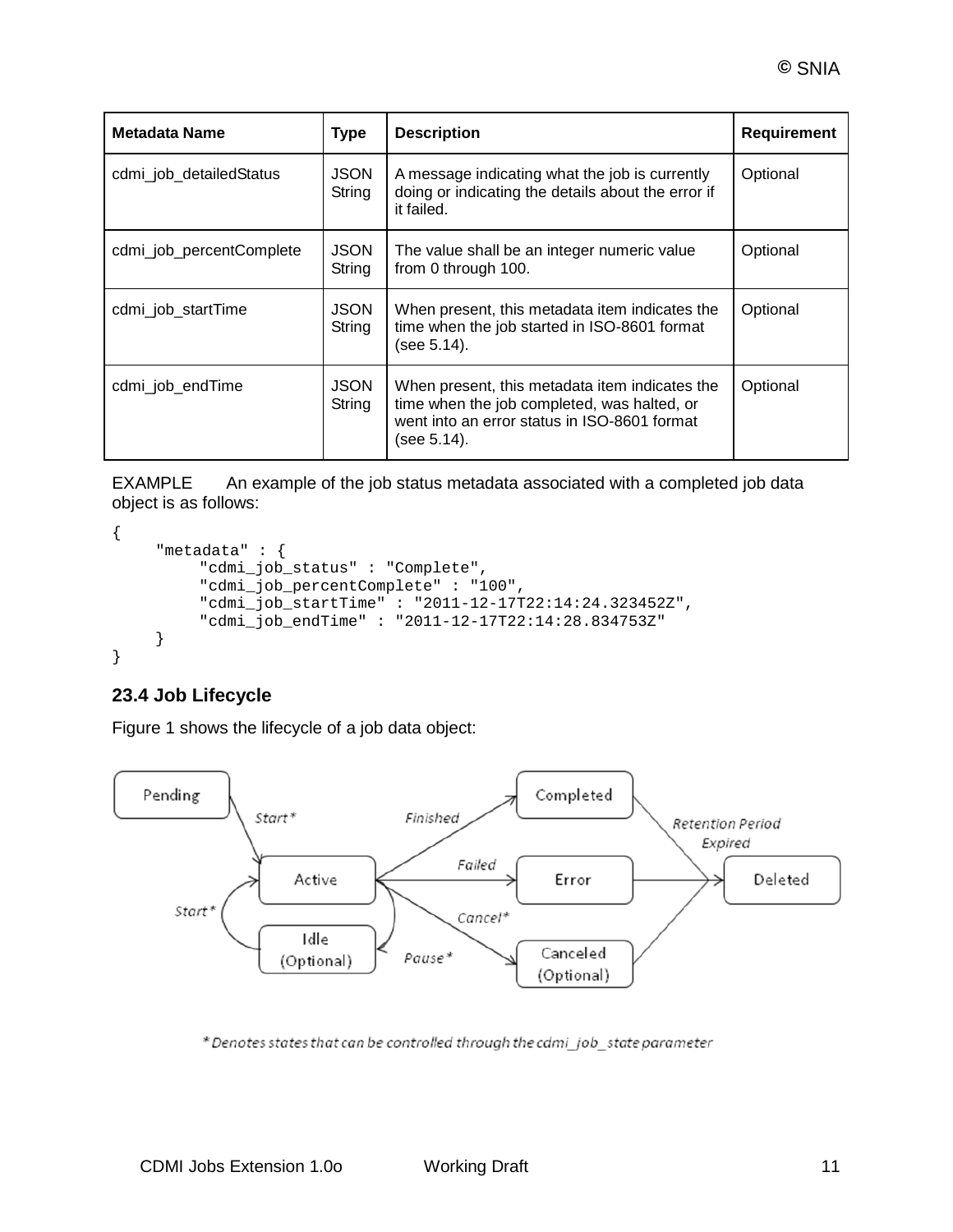#### **Figure 1 - Lifecycle of a Job Data Object**

<span id="page-11-0"></span>The following status values will be reflected in the cdmi\_job\_status field of the job data object: Pending, Active, Idle, Completed, Error, and Canceled.

The job is created in the Pending state. If it is started, it moves to the Active state. The job may optionally move between the Active and Idle states; however, all systems may not support the Idle state. The job moves to Completed, Error, or Canceled once it is finished. The Canceled state is optional, as it may not make sense in some systems. After completion, the job is retained until the client deletes the job or until the cdmi\_job\_autodelete period elapses.

The system can permit the client to start, pause, restart, or cancel a job using the cdmi\_job\_state metadata item. This functionality is optional, as the ability to directly control a job depends on the system.

### **23.5 Job Actions**

A client can use the "cdmi\_jobs\_actions" system-wide capability to discover which job actions are supported.

Table 129 describes the job actions defined in this international standard.

| <b>Job Action</b>                | <b>Description</b>                                                                                                                                                                                                                                                    |
|----------------------------------|-----------------------------------------------------------------------------------------------------------------------------------------------------------------------------------------------------------------------------------------------------------------------|
| cdmi_job_action_sequential_batch | Sequential batch jobs perform two or more jobs one after another<br>against each targeted CDMI object in a specified order.                                                                                                                                           |
|                                  | Sequential batch jobs have the job action identifier of<br>"cdmi_job_action_batch_sequential".                                                                                                                                                                        |
|                                  | The action parameters are an ordered JSON array of URIs to<br>other job data objects that define the individual operations to be<br>performed.                                                                                                                        |
|                                  | Each of these component jobs shall not have a "job_target" or<br>"job_state", as the "job_target" and "job_state" of the sequential<br>batch job shall be used instead.                                                                                               |
| cdmi_job_action_parallel_batch   | Parallel batch jobs perform two or more individual jobs in any order<br>or at the same time against each targeted CDMI object. Parallel<br>batch jobs should only perform job actions that do not alter the<br>target data objects, or unspecified results may occur. |
|                                  | Parallel batch jobs have the job action identifier of<br>"cdmi job action batch parallel".                                                                                                                                                                            |
|                                  | The action parameters are a JSON array of URIs to other job<br>data objects that define the individual operations to be<br>performed.                                                                                                                                 |
|                                  | Each of these component jobs shall not have a "job_target" or<br>"job_state", as the "job_target" and "job_state" of the parallel batch<br>job shall be used instead.                                                                                                 |
| cdmi_job_action_delete           | Deletion jobs delete the target CDMI objects.                                                                                                                                                                                                                         |
|                                  | Delete jobs have the job action identifier of<br>"cdmi_job_action_delete".                                                                                                                                                                                            |
|                                  | No job action parameters are required.                                                                                                                                                                                                                                |

**Table 129 – Job Actions**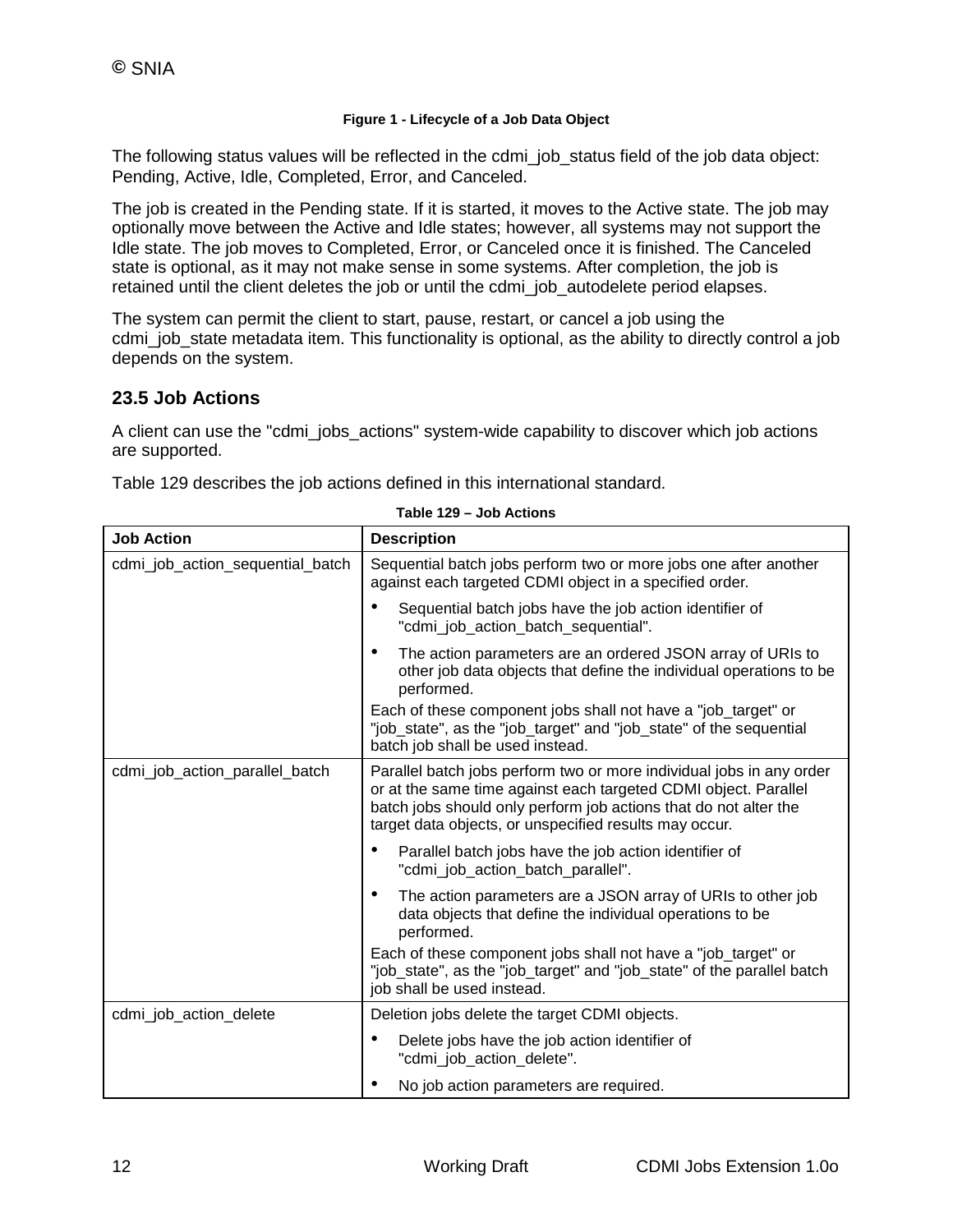| <b>Job Action</b>               | <b>Description</b>                                                                                  |
|---------------------------------|-----------------------------------------------------------------------------------------------------|
| cdmi_job_action_update_metadata | Update metadata jobs manipulate the metadata of target CDMI<br>objects.                             |
|                                 | Update metadata jobs have the job action identifier of<br>"cdmi_job_action_update_metadata".        |
|                                 | The action parameters of a JSON object contain three JSON<br>containers:                            |
|                                 | "update_add" contains metadata items to be added to the<br>data object if they don't already exist; |
|                                 | $-$ "update modify" contains metadata items to be overwritten<br>if they already exist; and         |
|                                 | "update_delete" contains metadata items to be removed<br>from the data object.                      |

**9) Insert new Clause after 23 - "Jobs":**

# **24 Job Containers**

### **24.1 Containers for Job Objects**

CDMI job container objects can store job data objects. Job data objects are described in detail in Clause 23. Use of job containers is optional in CDMI systems but is mandatory if clients are permitted to create job data objects.

Job containers may be dedicated to storing only job data objects, or they may store other containers and data objects, including job data objects. CDMI systems may automatically create job containers, and in such systems, CDMI clients may not have the ability to create or delete job containers. Other systems may allow CDMI clients to create or delete job containers that support storing job data objects that the system or CDMI clients create.

A CDMI system may create and implement a single, global jobs container that CDMI clients cannot change. If present, clients can locate this global jobs container by the URI specified by the "cdmi\_jobs\_global\_container" capability described in 12.1.1.

Systems may allow multiple job containers. Jobs may be grouped in containers along with nonjob data objects. One use of multiple containers is to group jobs by type. Systems may allow CDMI clients to create their own job containers.

When job containers are supported, a CDMI client shall identify job containers using the "cdmi\_job\_container\_actions" data system metadata capability described in 12.1.3.

The ability of a CDMI client to create a job container object within a container is indicated by the "cdmi\_create\_job\_container" container capability described in 12.1.5. This capability also indicates any restrictions on job actions for a created child job container.

Once a job container has been created, the data system metadata of the cdmi job container actions provided contains an array of JSON strings that indicate the allowable actions that can be requested for job data objects that are created within that job container (see 16.5). The system generates this list depending on which actions are supported and which actions are requested in the data system metadata of the cdmi\_job\_container\_actions described in 16.4.